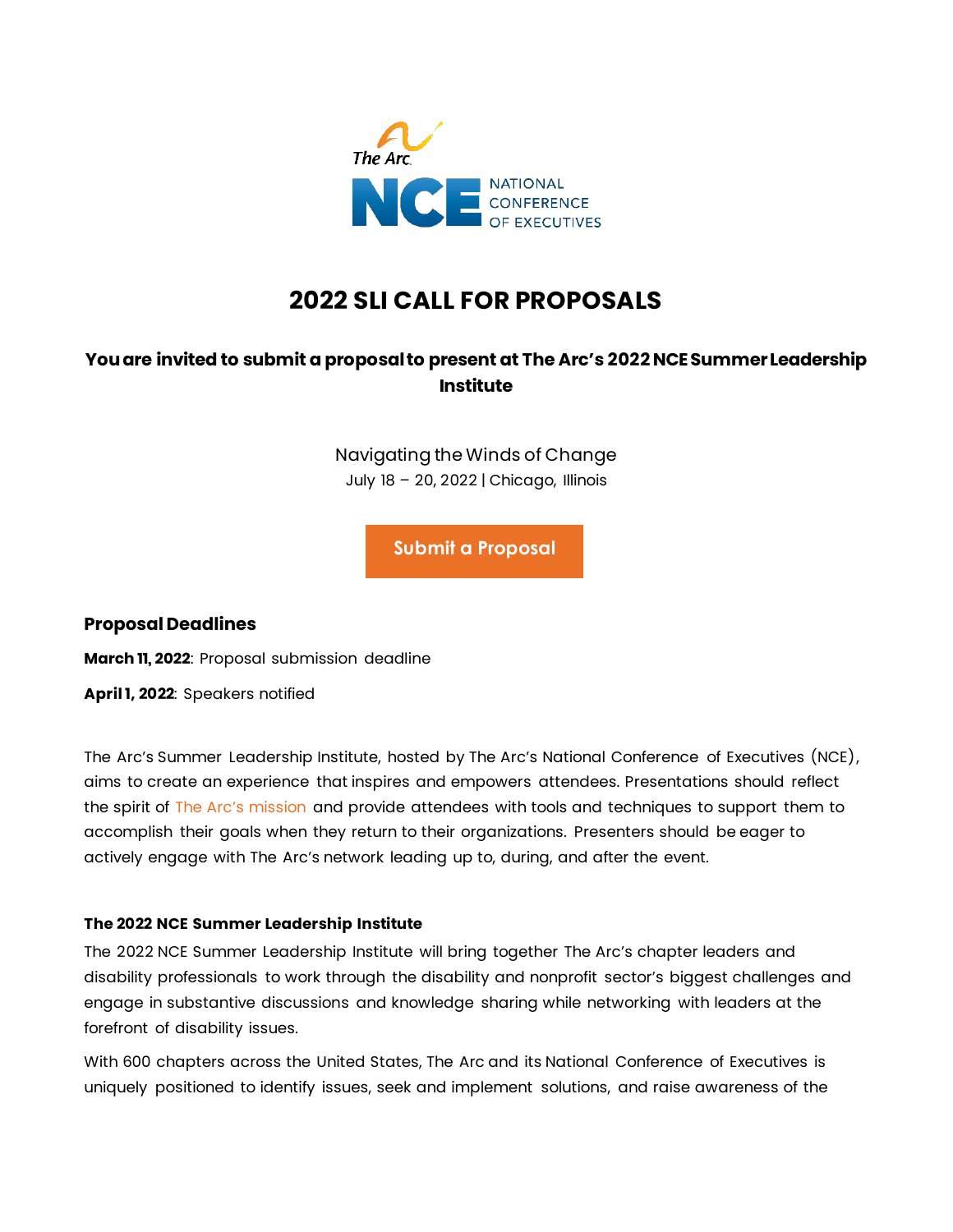challenges facing people with IDD as they strive to realize their place as equal participants and valued members in all aspects of community life.

**While service systems vary across the country, today's challenges faced by people with IDD and their families are universal**: future planning, community integration, education, housing, employment, self-determination, access to justice, advocacy, empowerment of self-advocates, health disparities, and solving the DSP crisis, to name a few. For those with IDD with other marginalized identities such as Black, Indigenous, or people of color, LGBTQIA+, immigrants and refugees, older adults, etc., the stakes are even higher. The Arc has long stood at the forefront of advocacy for the human rights of people with IDD. With their intersecting identities, all members of the disability community must be valued, respected, and celebrated for who they are.

Our chapters and sector leaders work diligently to address these challenges, approaching them as opportunities to effectively meet the needs of a diverse, ever-changing, IDD community. Now, more than ever, our sector must find innovative ways to address intersectionality and collaborate across social justice movements.

Difficult issues we'd like to explore at this year's event include:

- What are the skills professionals need to support the changing landscape in services and supports, especially for those least likely to be served within the IDD community?
- How can we protect the "lifeline programs" (e.g., Medicaid, Affordable Care Act, Medicare, SSI, and Social Security) from budget cuts and other changes that will hurt people with IDD and their families?
- How can we prevent efforts to weaken civil rights laws, including the Americans with Disabilities Act, while addressing discrimination that cuts across identities?
- How can we prepare our organizations to weather the storm of unexpected disruption from events like COVID-19?
- How do we effectively identify and support emerging leaders and champions, including those with lived experience?
- What are some of the cutting-edge promising practices being explored and how can they be replicated?
- What is new in the evidence base about supports and services?
- What does success really look like? For chapters? For people with IDD? For families? For other stakeholders?
- How can our organizations continue to effectively address the issues facing people with IDD and their families in diverse communities throughout the country?
- What can be done to address the growing concern regarding attracting and retaining DSPs?
- How do we meaningfully address the intersectionality of disability with other dimensions of diversity (e.g., race, religion, sexual orientation, ethnicity, etc.)?
- How is research informing advocacy, practice, and policy?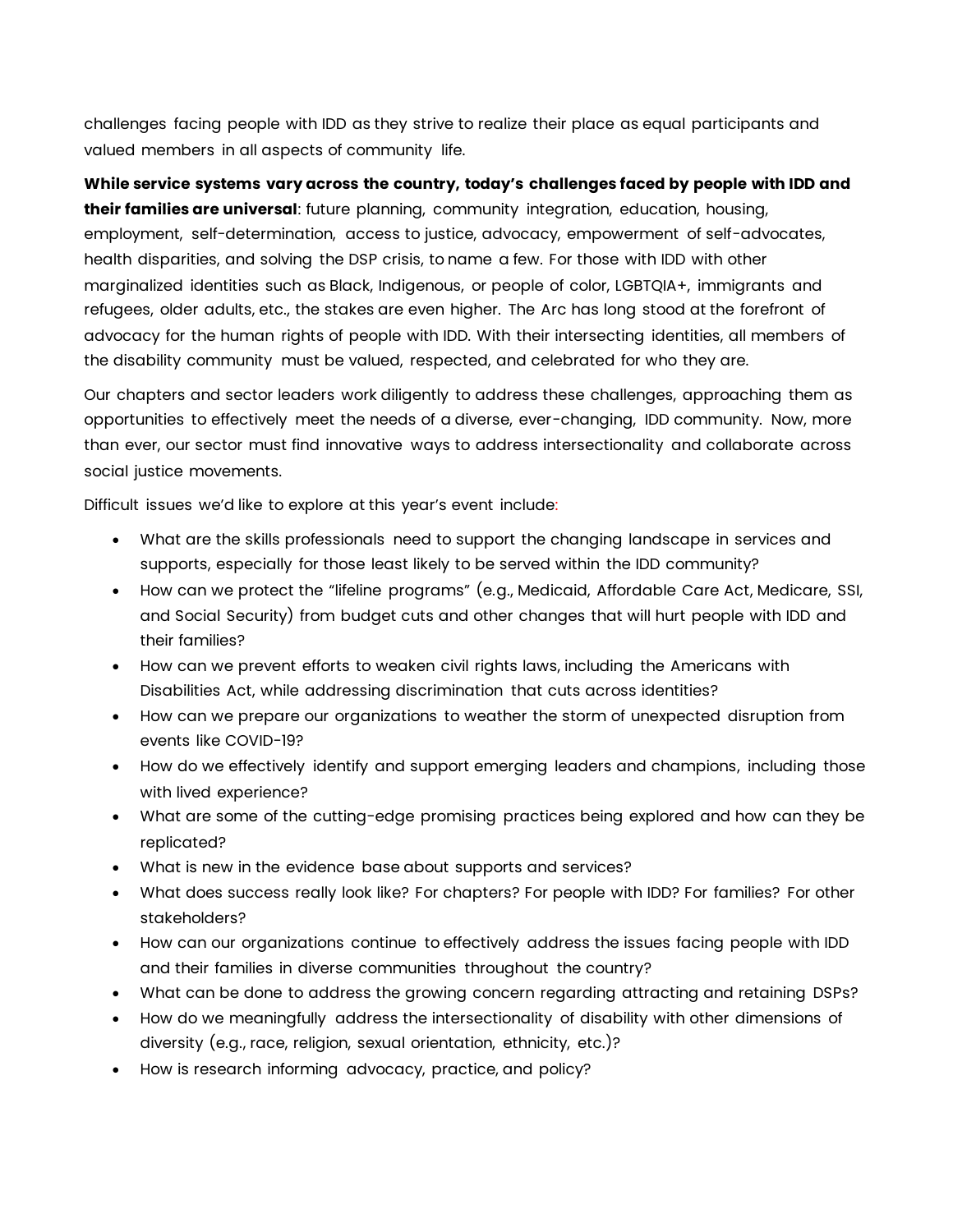• How can we build a strong online disability rights movement and fully engage our chapters and their volunteer leaders and staff, and the individuals and families they serve and other constituents?

These are just some of the questions we seek to explore this July at the 2022 Summer Leadership Institute in Chicago.

We invite proposals for breakout sessions of either 45 minutes, 60 minutes, 75 minutes, or 90 minutes from community leaders, researchers, professionals, providers, and policy advocates addressing one (or more) of the following themes:

# **SESSION THEMES**

#### **Theme 1: Program Innovations**

New developments and best practices in supports and services to people with IDD.

Topic Areas Include: Access to justice; art & culture; behavior supports & mental health; community Inclusion; decision-making supports; education; employment; future planning; guardianship and autonomy; health, wellness & recreation; housing; technology; transition; transportation

#### **Theme 2: Personal, Professional, and Organizational Development**

New developments and best practices in board and staff skill building and building strong organizational systems for success.

Topic Areas Include: Chapter/organizational membership; fundraising/development*;* governance; internal communications; organizational development; strategic planning; social media; training and leadership development

#### **Theme 3: Public Policy**

Federal and state policies affecting people with IDD.

Topic Areas Include: ABLE accounts; growing our movement of advocates; the impact of "disability vote" on local and federal elections; managed care for long term services and supports; proposed reforms to the lifeline programs; progress in implementation of the HCBS Final Rule; successful CMS/WIOA transitions

# **Theme 4: Grassroots Advocacy/Self-Advocacy**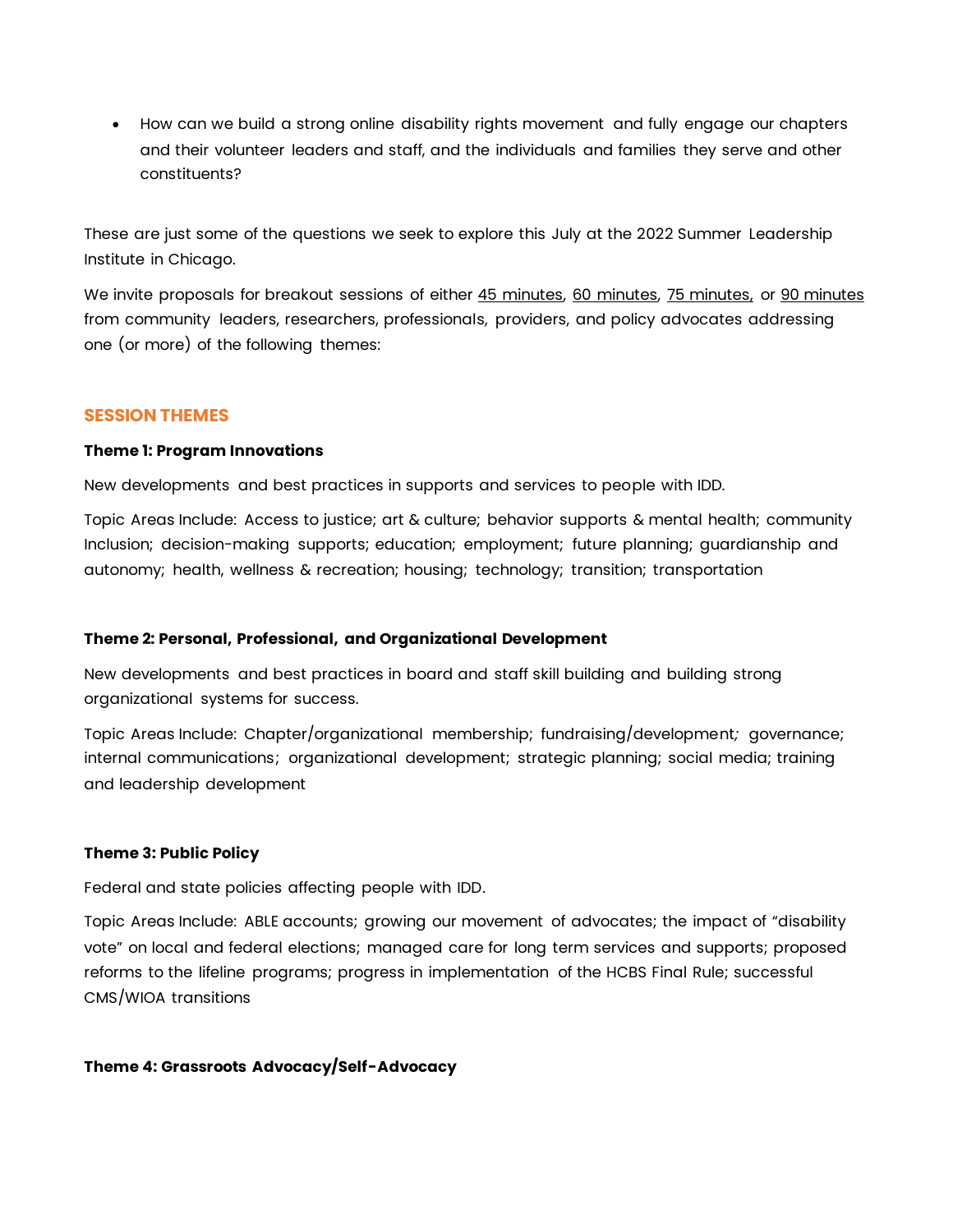Effective strategies for engaging the IDD community and the public in holding local, state, and federal governments accountable.

Topic Areas Include: Developing self-advocate leaders; effectively engaging self-advocates; mobilizing communities and individuals; and self-determination

#### **Theme 5: Access, Equity, and Inclusion**

Best practices and emerging strategies to make organizations, advocacy, and services more accessible, equitable, and inclusive for a diverse IDD community that includes many intersecting identities and experiences.

Topic Areas Include: intersectionality; outreach to diverse and marginalized communities; developing diverse leaders; creating accessible, equitable, and inclusive organizations; equity planning and implementation; anti-racism and anti-colonialism; universal design and accessibility; cross-movement advocacy; and social justice

#### **THE IDEAL SPEAKER IS**:

- Comfortable in engaging with diverse audiences and can highlight the importance of intersectionality.
- Can bring lived experience with one or more marginalized identities and incorporate that experience in their presentation.
- Knowledgeable about a topic of importance to a diverse disability community.
- Skilled in presenting in an interactive style which allows attendees to contribute their perspectives.
- Equipped with concrete and replicable examples.
- Familiar with creating and delivering accessible and inclusive presentations.
- Able to incorporate the event theme into their session; and
- Committed to not only present on a topic but networking with participants in our event.

#### **PRESENTER GUIDELINES**

# **Submission Guidelines**

- The same proposal may not be submitted multiple times
- Sessions must be non-commercial. For-profit companies interested in sponsorship should contact Matthew Boyer a[t boyer@thearc.org.](mailto:boyer@thearc.org)
- All proposals must include the following information: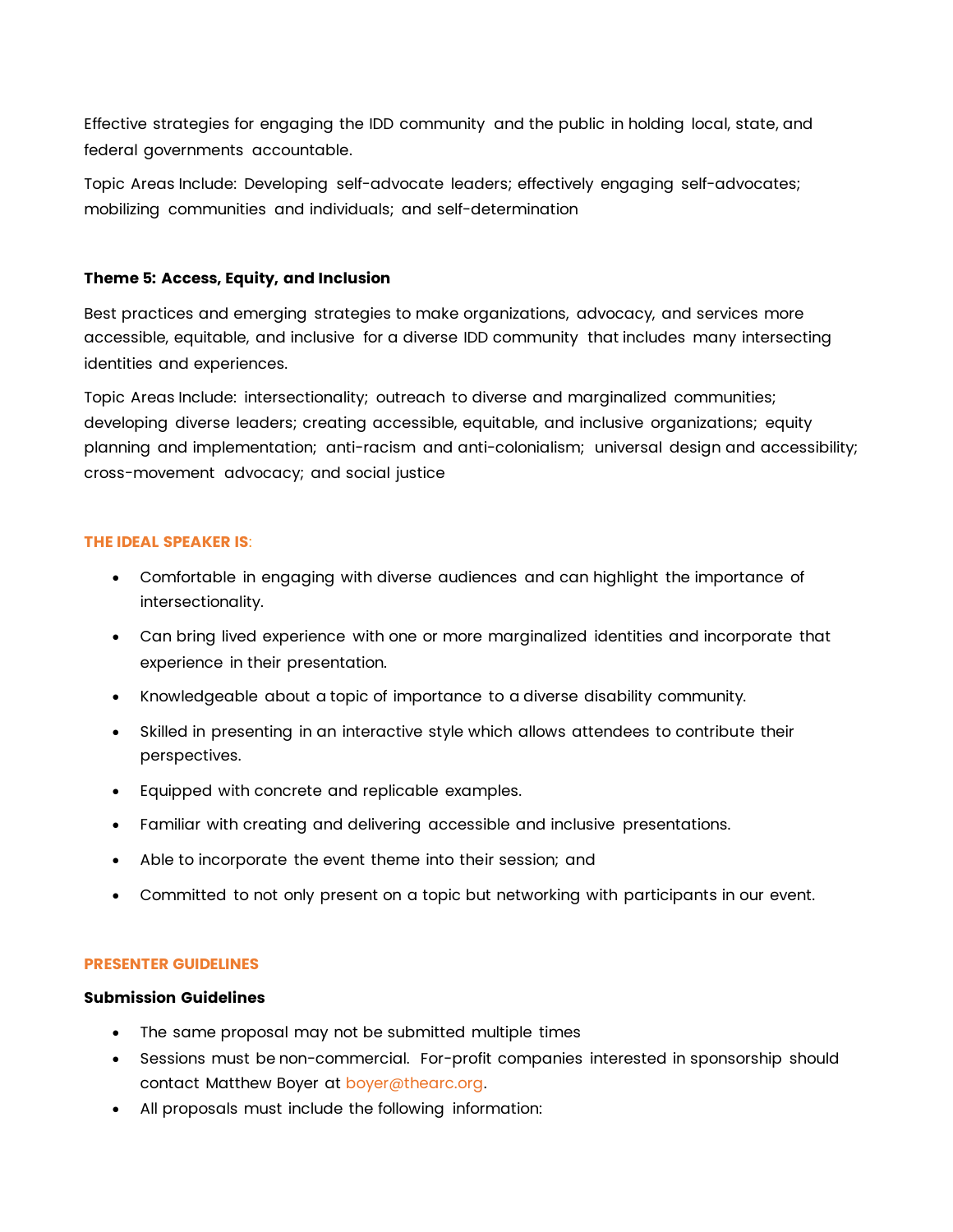- o A complete mailing address, email address, phone number, and organization
- o A short (no more than 75 words) bio for each presenter.
- $\circ$  A session abstract of 125 words to be included in the conference program book and online if the proposal is accepted.
- o Session description of approximately 500 words
- $\circ$  A professional photo for inclusion on the conference website (JPG, TIF, PNG, etc.)

#### **Presentation Guidelines for Accepted Presenters**

- Presenters are responsible for preparing all materials (PowerPoint presentations, handouts, etc.) to be distributed to attendees. Presenters should strive to create materials and handouts that are accessible, equitable, and inclusive (helpful guidance and resources will be shared with all presenters).
- All information presented must adhere to The Arc's Terms and Conditions and Usage agreements. All presentations must be consistent with The Arc's [Core Values](http://www.thearc.org/who-we-are/mission-and-values) and [Position](http://www.thearc.org/who-we-are/position-statements) [Statements.](http://www.thearc.org/who-we-are/position-statements) Presenters must use the official NCE SLI 2022 PowerPoint Presentation template
- Presenters must submit their completed PowerPoint presentations by **June 10.** Presentations will be reviewed for accessibility before being made available to attendees. Please note, this may result in changes to presenters' materials.
- Presenters are responsible for creating copies of their own handouts. Shipping information will be sent to presenters a week prior to the Summer Leadership Institute.
- All presentations will be made available to conference participants on the 2022 Summer Leadership Institute website at [nce-sli.org.](http://nce-sli.org/)

#### **Financial Guidelines for Accepted Presenters**

- The Arc does not provide honorariums.
- Presenters are responsible for their hotel and travel arrangements.
- Presenters will get **\$75** off registration to attend SLI.
- All submitters must read and agree to the 2022 guidelines (above). [Submit a Proposal](https://www.abstractscorecard.com/cfp/submit/login.asp?EventKey=UPOSXLLD) to begin your submission.

#### **SELECTION PROCESS**

Proposals will be reviewed by the members of the NCE Program Review Team and selected based on the following criteria:

• Presenter(s) have exemplary credentials or experience for presenting on the topic and can demonstrate an effective, interactive mode of presentation.